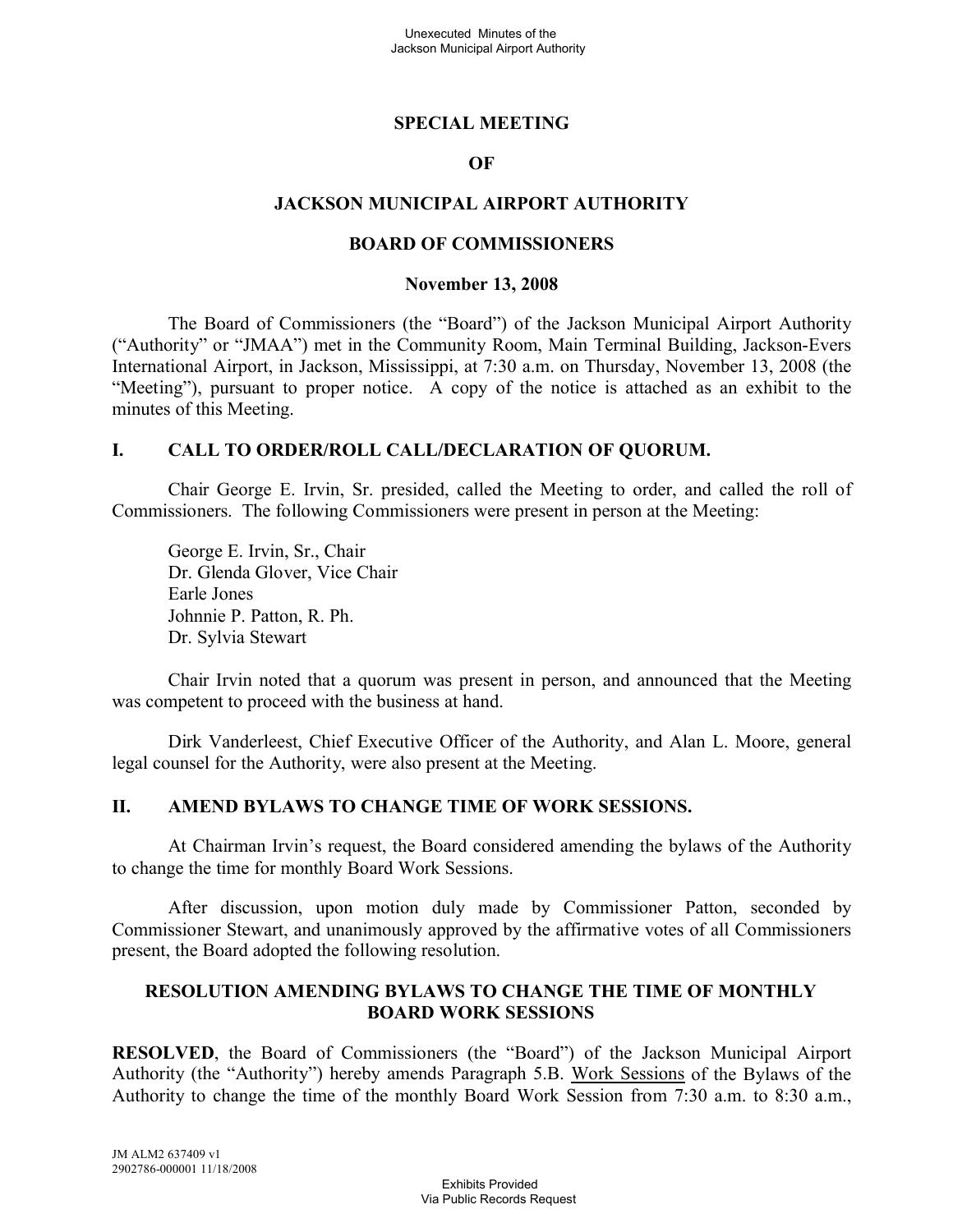effective November 21, 2008, all other provisions of Paragraph 5.B. and the Bylaws to remain the same.

#### **III. BOARD COMMITTEE ASSIGNMENTS.**

Chair Irvin appointed the following individuals to serve as Chairs of the respective Board committees listed below:

- Administration Committee: Chair, Dr. Glenda Glover.
- Hawkins Field Committee: Chair, Johnnie P. Patton, R.Ph.
- Customer Service and Marketing Committee: Earle Jones.
- Planning and Economic Development Committee: Chair, Dr. Sylvia Stewart.

Chair Irvin confirmed that the Board Chairman would continue to serve as a member of each Board committee. Because all Board committee meetings are noticed as if they are public meetings, all other Commissioners are welcome to attend all Board committee meetings.

## **IV. BOARD COMMITTEE SCHEDULE.**

Mr. Vanderleest distributed to the Board a schedule of all Board meetings for fiscal year 2009, subject to modification by the Board from time to time.

Chair Irvin said that the Board committees, as appointed above, would meet at the times and locations indicated on the schedule distributed by Mr. Vanderleest. Mr. Moore said that he would prepare and publish a notice of the new Board committee schedule in accordance with applicable law. A copy of the schedule was directed to be attached as an exhibit to the minutes of the Meeting.

## **V. CHINA INITIATIVE.**

Mr. Vanderleest advised the Board that Virginia Kamsky of Kamsky & Associates, the Authority's consultant regarding development of air cargo to and from China, had notified the Authority that the Chairman of the HNA Group, owner and operator of Hainan Airlines, had agreed to a reception and dinner with the JMAA Board in New York on Monday, November 24, 2008. Mr. Vanderleest said that Ms. Kamsky had invited the Board to meet at her office at 12:00 noon on November 24 to discuss the China initiative and, in particular, Hainan Airlines. Mr. Moore said that he would prepare a notice of a special meeting of the Board for the New York meeting, in compliance with applicable law.

The Board then discussed the necessity of canceling the Regular Monthly Meeting of the Board scheduled in Jackson on November 24, 2008. Mr. Moore said that a notice had already been distributed, canceling the Regular Monthly Meeting on November 24, 2008, and providing notice that all matters relating to the Authority would be considered for discussion and action at the Monthly Work Session scheduled for 7:30 a.m. on Thursday, November 20, 2008.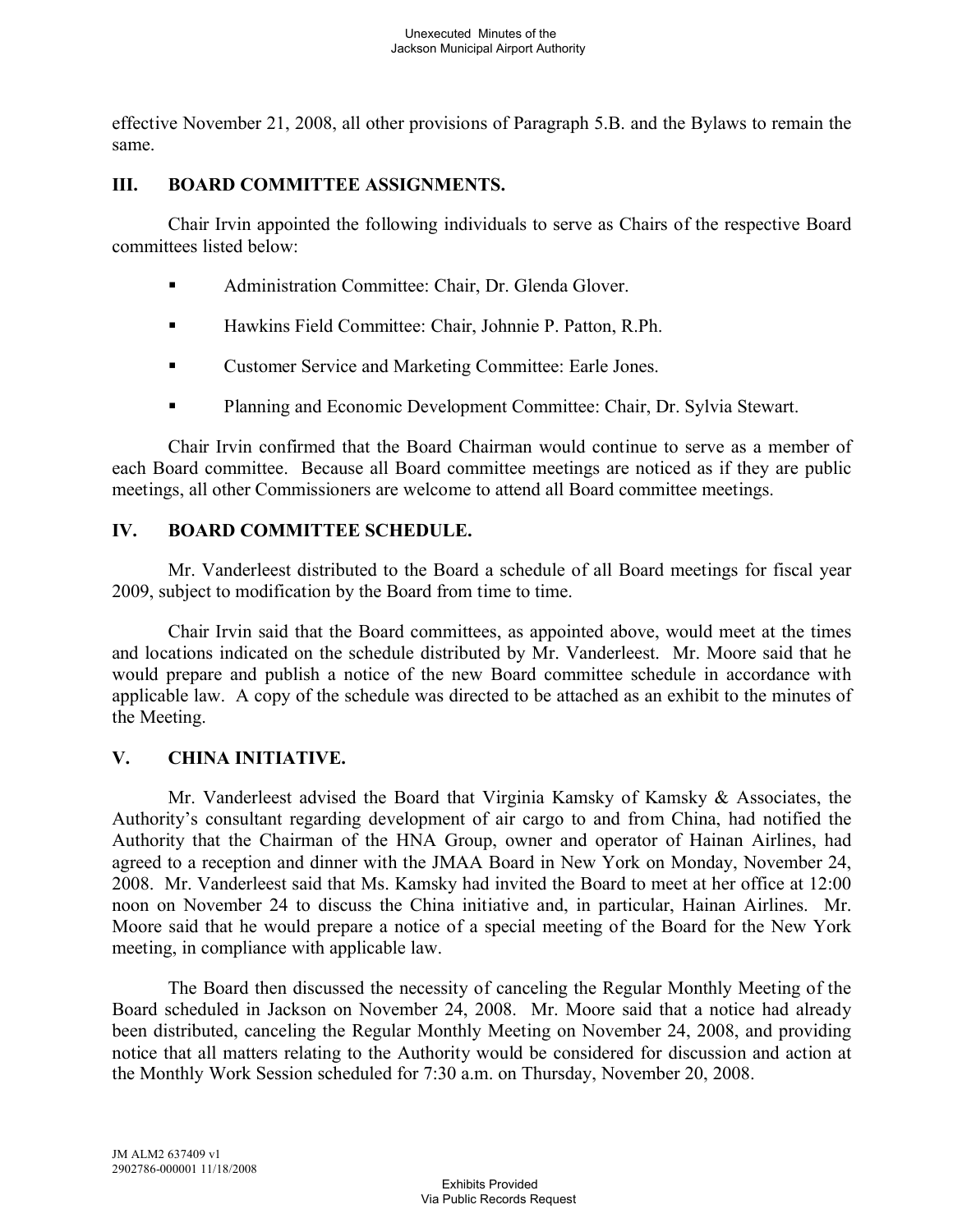## **VI. CONGRESSIONAL VISIT.**

Chair Irvin said that he had asked Commissioners Patton and Stewart to work with Mr. Vanderleest to schedule a trip to Washington, DC for the Board to discuss federal funding and legislative priorities with the Mississippi Congressional Delegation.

## **VII. CLOSED SESSION.**

At approximately 8:20 a.m., Chair Irvin requested that the Board enter into Closed Session for the limited purpose of considering whether to enter into Executive Session for the limited purpose of discussing a personnel matter which required confidential treatment.

Upon motion duly made by Commissioner Stewart, seconded by Commissioner Patton, and unanimously approved by the affirmative votes of all Commissioners present, the Board voted to enter Closed Session.

The Board asked Mr. Moore to remain with the Board during the Closed Session. Mr. Vanderleest stepped outside of the Meeting.

At approximately 8:21 a.m., during Closed Session, Chair Irvin asked the Board to enter into Executive Session for the limited purpose of discussion and action regarding a personnel matter which required confidential treatment.

Upon motion duly made by Commissioner Jones, seconded by Commissioner Stewart, and unanimously approved by the affirmative votes of all Commissioners present, the Board voted to enter Executive Session for the limited purpose of discussion and action regarding a personnel matter which required confidential treatment.

## **VIII. EXECUTIVE SESSION.**

At approximately 8:22 a.m., the Board met in Executive Session. Mr. Moore was asked to remain with the Board during Executive Session.

## **IX. OPEN SESSION.**

At approximately 8:55 a.m., the Board reconvened in Open Session. The JMAA staff and public were invited to join the Meeting, but no one did.

Chair Irvin said that, during the Executive Session, the Board had considered but taken no action on a personnel matter which required confidential treatment.